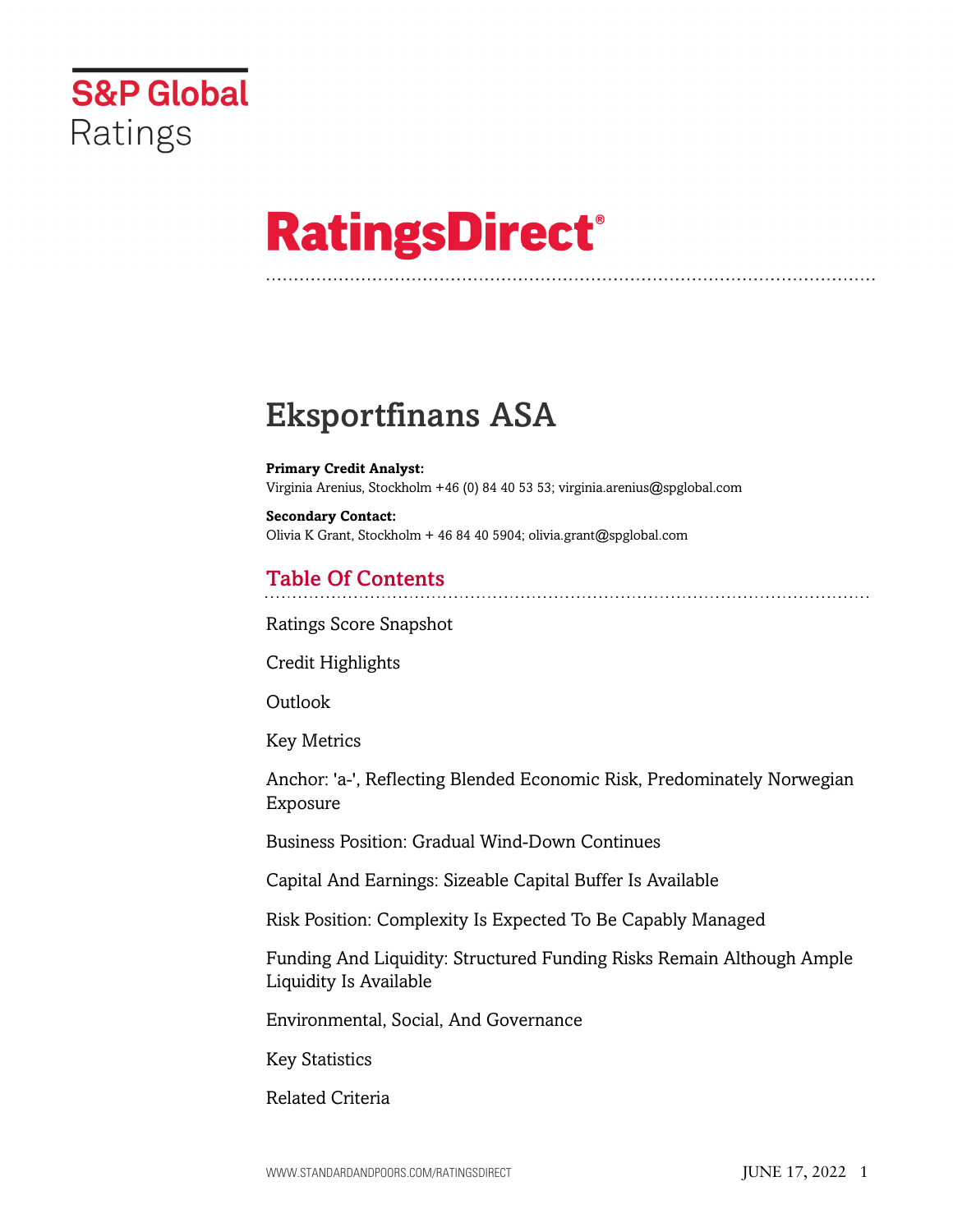## Table Of Contents (cont.)

[Related Research](#page-12-1)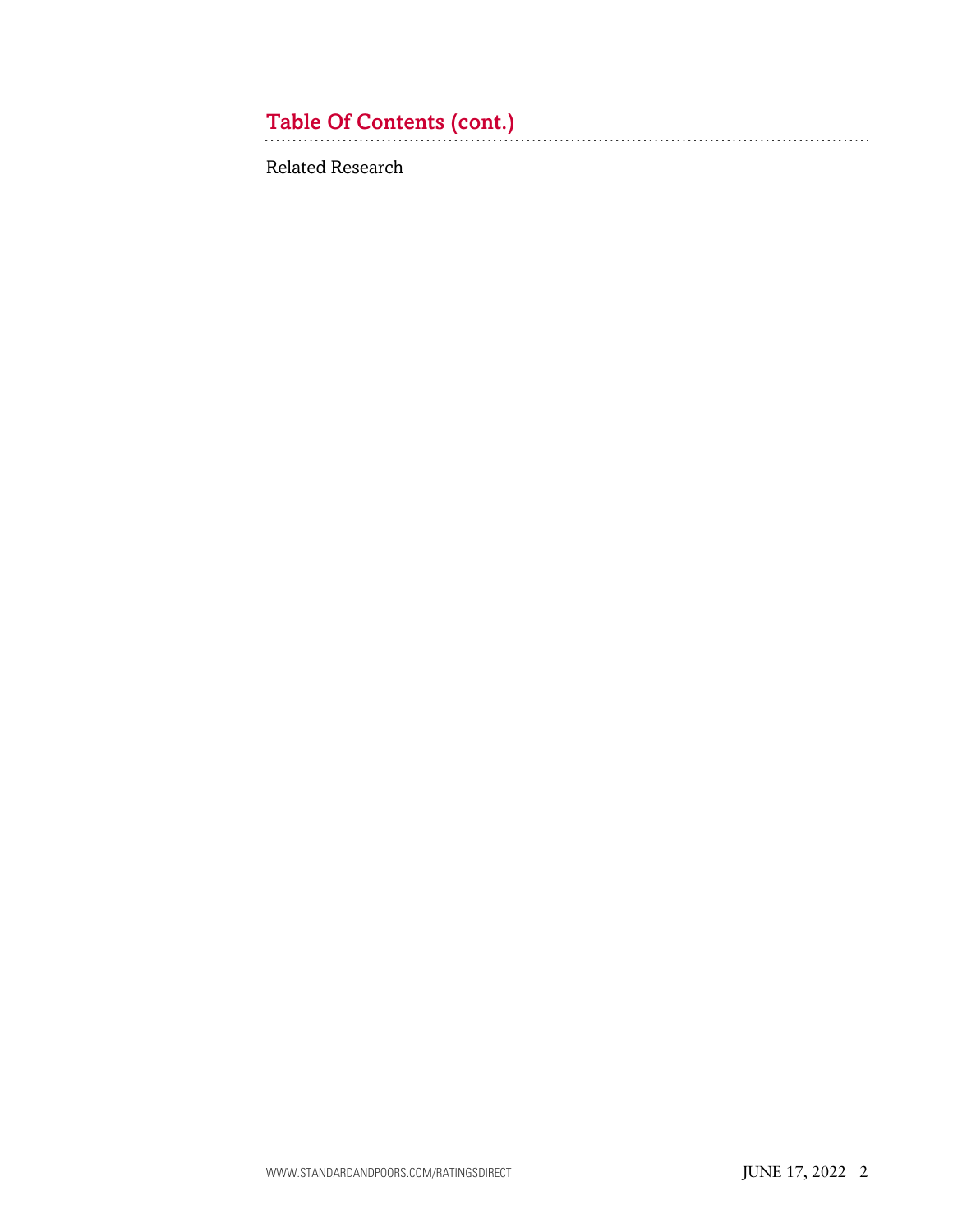## Eksportfinans ASA

## <span id="page-2-0"></span>Ratings Score Snapshot

#### SACP: a-Support: 0 **Additional factors: 0** Anchor **Issuer credit rating**  $\overline{a}$ ALAC support  $\Omega$ **Business** Moderate  $-1$ position Capital and Very strong  $+2$ GRE support  $\Omega$ earnings  $\Omega$ Risk position Adequate A-/Stable/A-2 Group support  $\Omega$ Funding Moderate  $-1$ Liquidity Adequate Sovereign support  $\Omega$ CRA adjustment  $\Omega$

ALAC--Additional loss-absorbing capacity, CRA--Comparable ratings analysis, GRE--Government-related entity, ICR--Issuer credit rating. SACP--Stand-alone credit profile.

## <span id="page-2-1"></span>Credit Highlights

| Key strengths                                      | Key risks                                             |
|----------------------------------------------------|-------------------------------------------------------|
| Orderly wind-down proceeds as planned.             | Operational risks related to personnel persist.       |
| Sizable capital and liquidity buffers.             | Outstanding structured funding creates uncertainties. |
| Management capable of managing current operations. |                                                       |

*Eksportfinans' management has shown the capacity to manage outstanding structured funding while an orderly wind-down advances.* Over the past 10 years, Eksportfinans has managed the wind-down of much of its balance sheet. Total assets stood at Norwegian krone (NOK) 10.37 billion (€1.03 billion) at March 31, 2022, compared with NOK215.5 billion at year-end 2010. The complex funding structure requires the ongoing management of derivatives as hedges. That said, we consider the complexity and size of the outstanding debt as falling, reducing risk of nonpayment.

*We expect the sizable capital and liquidity cushions to remain over the medium term.* Although risks to Eksportfinans' outstanding debt remain related, its liquidity and capital buffers are ample. The bank had a liquidity buffer of about NOK7.7 billion (€758 million) equaling three-quarters of its balance sheet, with high-quality liquid assets and cash, and a superior risk-adjusted capital (RAC) ratio of 182.1% at year-end 2021--reflecting shareholders' equity of NOK6.06 billion. A proposal to the Norwegian Financial Supervisory Authority to disburse NOK1 billion of Eksportfinans' capital was declined in 2019. We anticipate any extraordinary capital distribution would be approached with caution to ensure the bank remains very well capitalized.

Issuer Credit Rating

A-/Stable/A-2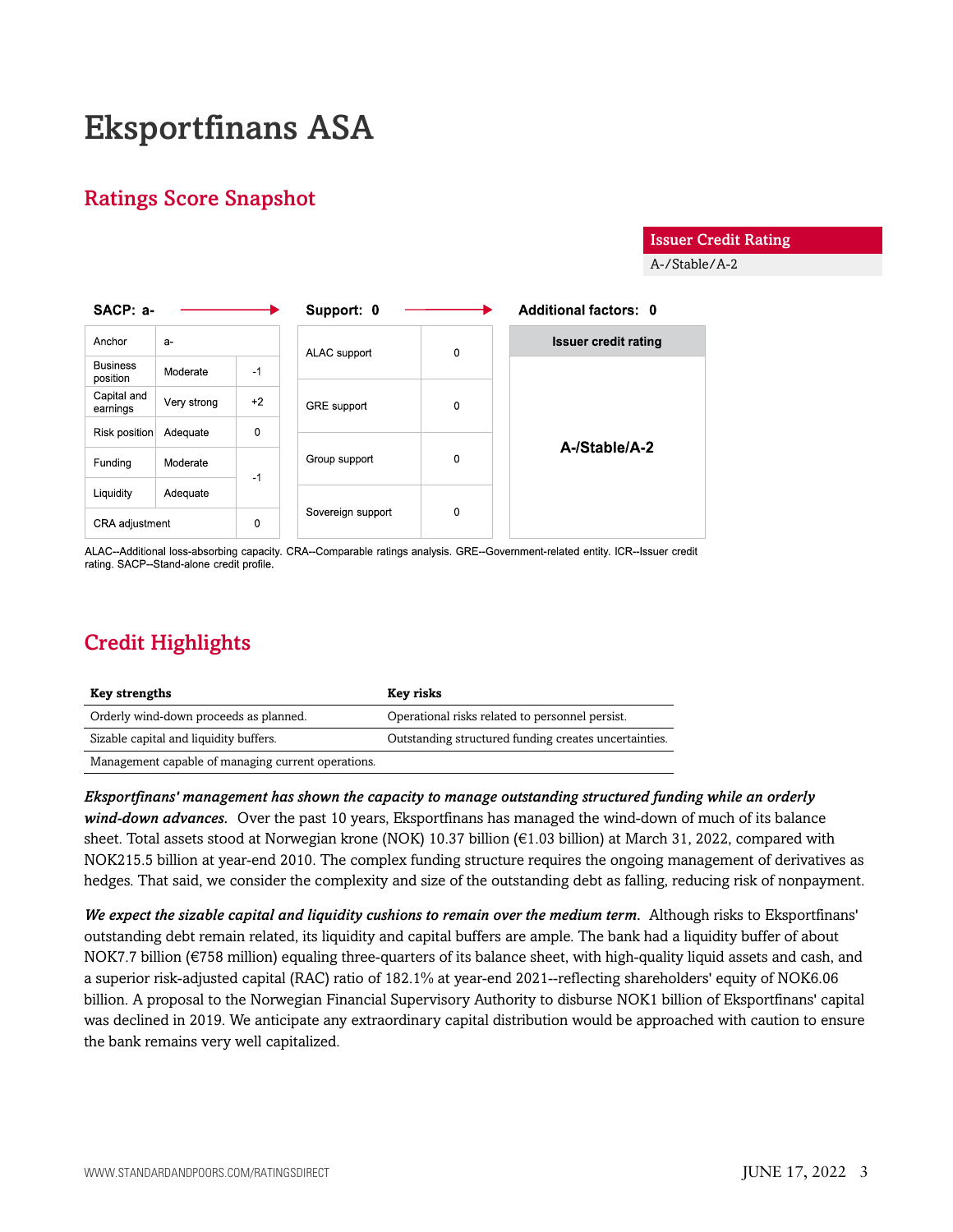*Operational risks to the wind-down persist, but we expect shareholders could provide resources, if needed.* Eksportfinans now has 19 full-time employees and, while some support from the owners may be available, competence is concentrated and some significant functions are outsourced. This could be a pocket of operational risk for the bank in terms of critical risk and regulatory reporting functions, including derivatives servicing. Still, we believe that bank is actively managing this risk and ultimately the shareholders could assume tasks or provide resources. Eksportfinans is 15% government-owned and 85% bank-owned, including by DNB Bank (40%), Nordea Bank (23%), Danske Bank (8%), and other Norwegian savings banks (13%), and we do not expect any material changes to its ownership.

*Lending volumes will continue to decline while asset performance remains strong, in our view.* We believe that net profits are likely to remain slightly positive but small as the loan book shrinks over the coming years. Gross nonperforming assets as a share of loans were nil and we anticipate asset quality will remain intact. Further supporting asset quality, as of first-quarter 2022 62% of the loan book was covered by government guarantees and an additional 38% of outstanding loans are loans to highly rated Norwegian saving banks.

#### **Outlook**

The stable outlook on Eksportfinans reflects our expectation that the former export financing bank will continue to manage its rundown in a consistent manner. This includes maintaining a meaningful liquidity buffer to cover the outstanding structured funding. We expect Eksportfinans' ownership structure to remain unchanged and support continued high capital and liquidity.

#### Downside scenario

We could lower the ratings if the bank's capital materially fell such that doubts arose regarding the cushion available to bondholders. Similarly, we would view negatively a deterioration in Eksportfinans' liquidity portfolio because this also provides a buffer for eventualities related to the outstanding funding structure. Furthermore, operational risks persist given that competence is now concentrated, and key personnel risk could harm what we think will be a systematic approach to running down the bank.

#### Upside scenario

We see limited upside potential for a positive rating action at this stage because the bank continues to shrink, and its scope is becoming more limited. However, the successful management of structured funding maturities, including coverage through further liquidity build-up, could lead to a more neutral view of the bank's funding profile over time, which could in turn lead to an upgrade.

## <span id="page-3-0"></span>Key Metrics

| Eksportfinans ASA--Key Ratios And Forecasts* |                               |       |                                                          |             |             |  |  |
|----------------------------------------------|-------------------------------|-------|----------------------------------------------------------|-------------|-------------|--|--|
|                                              | --Fiscal year ended Dec. 31-- |       |                                                          |             |             |  |  |
|                                              | 2020a                         | 2021a | 2022f                                                    | 2023f       | 2024f       |  |  |
| Growth in operating revenue $(\%)$           | 3.1                           | (1.1) | $4.4 - 5.4$                                              | $4.8 - 5.9$ | $4.8 - 5.9$ |  |  |
| Growth in customer loans (%)                 | (58.3)                        |       | $(57.7)$ $(13.5)-(16.5)$ $(13.5)-(16.5)$ $(13.5)-(16.5)$ |             |             |  |  |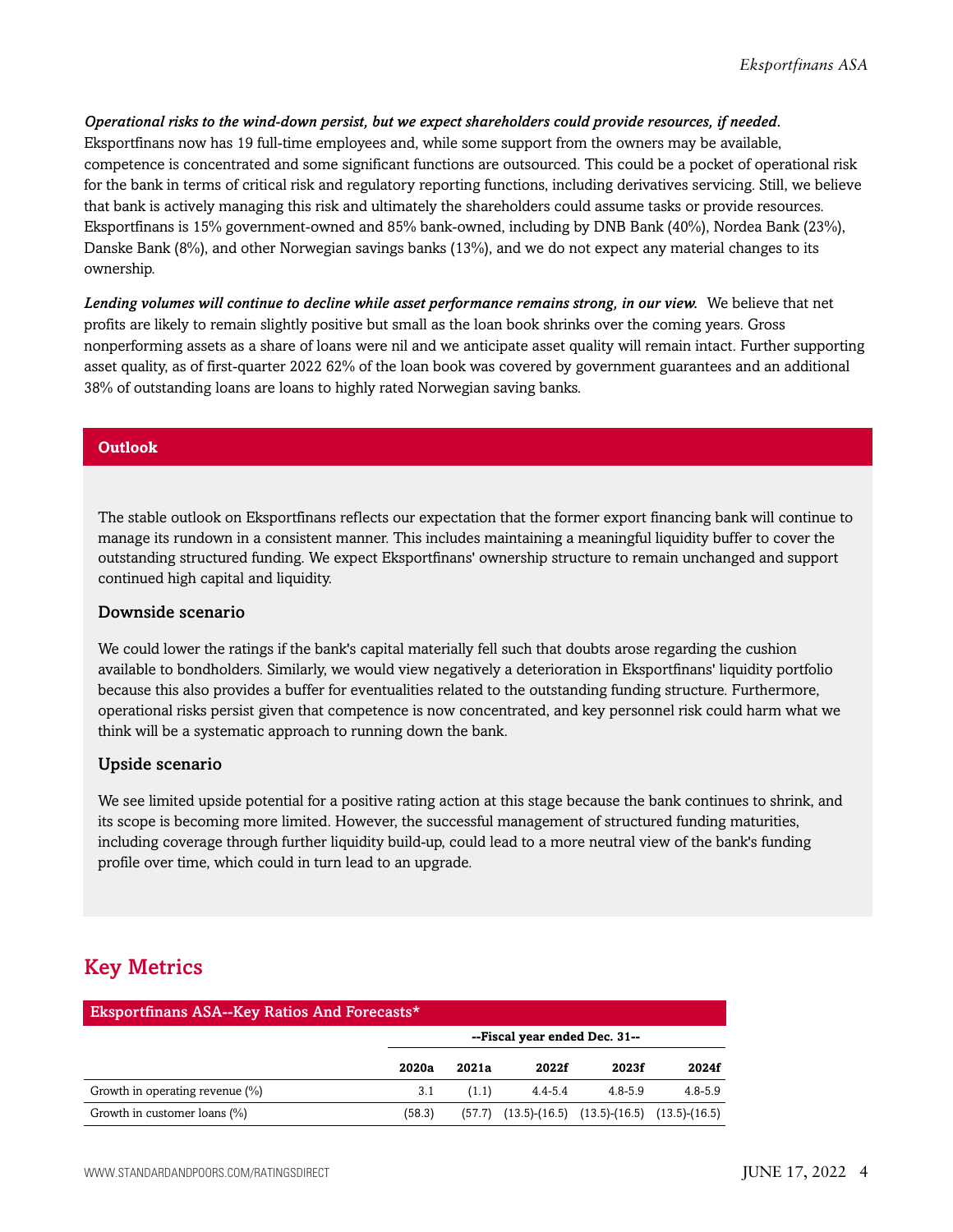| Eksportfinans ASA--Key Ratios And Forecasts*<br>(cont.) |                               |        |               |               |               |  |  |
|---------------------------------------------------------|-------------------------------|--------|---------------|---------------|---------------|--|--|
|                                                         | --Fiscal year ended Dec. 31-- |        |               |               |               |  |  |
|                                                         | 2020a                         | 2021a  | 2022f         | 2023f         | 2024f         |  |  |
| Growth in total assets                                  | (5.5)                         | (22.4) | $(1.8)-(2.2)$ | $(1.6)-(1.9)$ | $(1.4)-(1.7)$ |  |  |
| Net interest income/average earning assets (NIM) (%)    | 1.1                           | 0.9    | $1.0 - 1.1$   | $1.0 - 1.2$   | $1.0 - 1.2$   |  |  |
| Cost to income ratio $(\%)$                             | 50.6                          | 72.9   | 83.9-88.2     | 83.6-87.8     | 84.6-89.0     |  |  |
| Return on average common equity (%)                     | 0.7                           | (2.5)  | $0.2 - 0.2$   | $0.2 - 0.2$   | $0.2 - 0.2$   |  |  |
| Return on assets (%)                                    | 0.3                           | (1.3)  | $0.1 - 0.1$   | $0.1 - 0.1$   | $0.1 - 0.1$   |  |  |
| New loan loss provisions/average customer loans (%)     | 0.6                           | 0.2    | N.M.          | N.M.          | N.M.          |  |  |
| Gross nonperforming assets/customer loans (%)           | 3.6                           | 0.0    | 0.0           | 0.0           | 0.0           |  |  |
| Risk-adjusted capital ratio (%)                         | 126.2                         | 182.1  | 187.2-196.8   | 163.5-171.8   | 154.0-161.9   |  |  |

Eksportfinans ASA--Key Ratios And Forecasts\* (cont.)

<span id="page-4-0"></span>\*All figures adjusted by S&P Global Ratings. a--Actual. f--Forecast. N.M.--Not meaningful.

## Anchor: 'a-', Reflecting Blended Economic Risk, Predominately Norwegian Exposure

The 'a-' anchor reflects Eksportfinans Norwegian regulatory headquarters and its credit exposure predominantly in Norway. Our assessment of low economic risk in Norway reflects the banking sector's resilience to the current macroeconomic stress related to COVID-19 pandemic as well as the Russia-Ukraine conflict. Strong capital and liquidity buffers and timely government support, backed by substantial reserves in Norway's sovereign wealth fund--the Government Pension Fund Global--will help to limit the economic risk. We expect real GDP growth of 3.7% in 2022, following a strong rebound of 3.9% in 2021 and relatively mild contraction of 0.7% in 2020.

Norwegian household debt to disposable income was 239% as of end-December 2021, among the highest of the Organization for Economic Cooperation and Development (OECD) countries. We project the ratio to stabilize at this high level over the next two years. This is due to higher interest rates that will bring a more-modest increase in house prices. On Dec. 31, 2022, the 12-month nationwide rise in house prices was 8.1%. Given the interdependence between developments in house prices and those in household debt, as well as the fact that only a very small proportion of household debt in Norway carries fixed interest rates, we believe these accumulated imbalances could pose a risk. However, financing costs have been rising following Norges Bank's policy rate hikes in September 2021, December 2021, and March 2022, and we expect further policy rate hikes until 2023. This, together with the effect of macroprudential measures, will contain excessive lending demand, in our view.

Our assessment of industry risks for Norwegian banks incorporates the country's effective banking regulation, a stable competitive environment, and strong banking-sector capitalization. We believe that the authorities, including the Financial Supervisory Authority of Norway, have managed pandemic-related stresses well and are now proactively engaged in addressing risks arising from high credit growth, digitalization, cyber risks, as well as transition risks and risks arising from the war in Ukraine. Similarly, we consider financial supervision to be strong and expect the authorities would implement further macroprudential policies if needed. We believe that banks have been strengthening their credit assessments and overall underwriting standards, reducing their related risk exposures in recent years.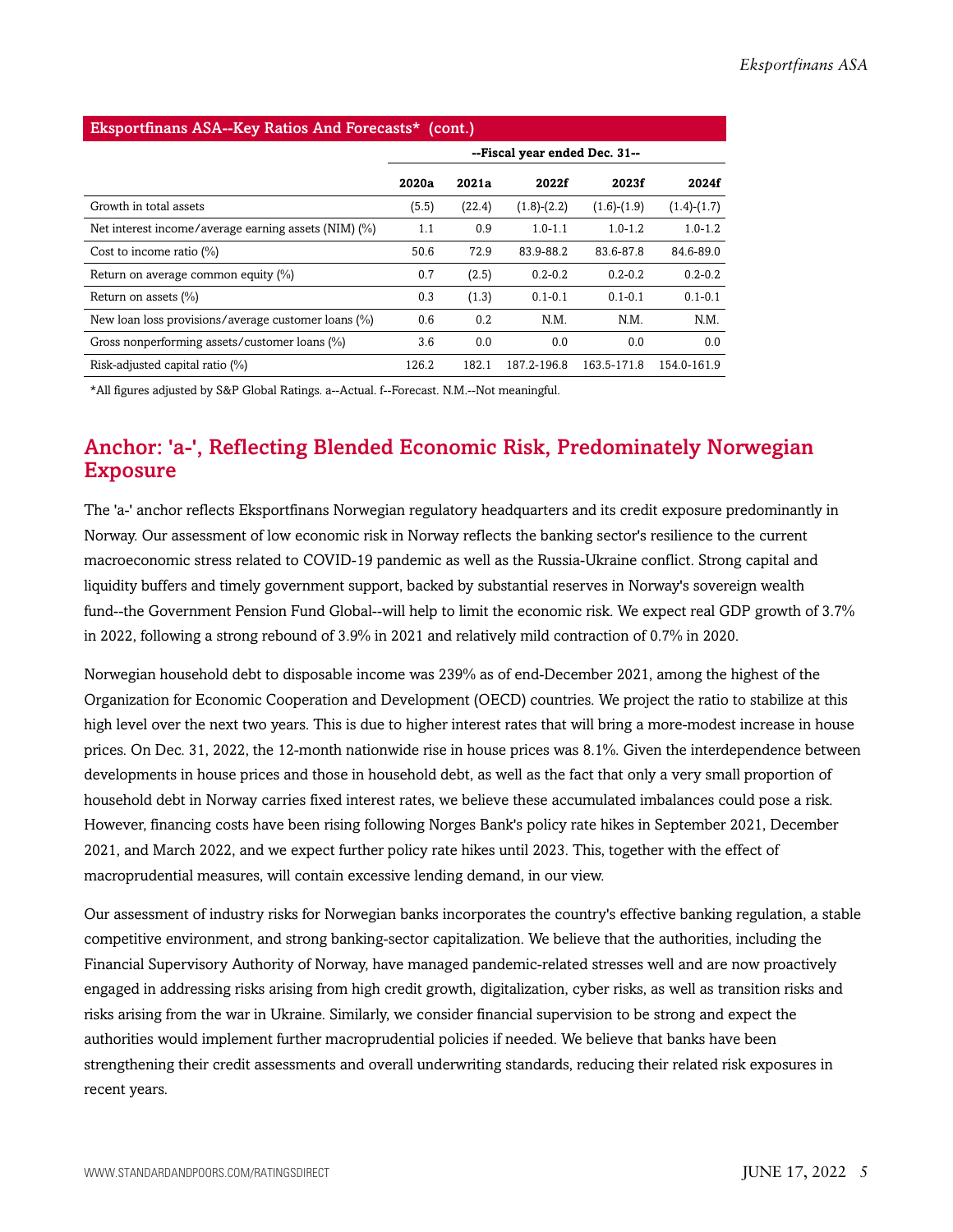We consider Norwegian banks to have a competitive edge, being at the forefront of digital transformation. This is evident from the joint mobile payment solution Vipps (expected to merge with Danish and Finnish counterparties MobilePay and Pivo Wallet); the offering of accessible consumer-investment solutions; as well as the introduction of a digitalized mortgage-application process. The high digital-technology adoption rate and the population's openness to sharing data have helped to drive this progress. The transformation will also help Norwegian banks to keep costs under control and further support the banking sector's resilience. Although domestic deposits as a portion of the total funding base are lower in Norway than in many other European markets, we believe that Norwegian banks will continue to have reliable access to domestic and international capital markets, in addition to stable deposit inflows.

## <span id="page-5-0"></span>Business Position: Gradual Wind-Down Continues

The wind-down of Eksportfinans' balance sheet continues in an orderly fashion, gradually reducing the overall risk of nonpayment to senior creditors as loans continue to mature. In addition, compared with its peers, Eksportfinans benefits from guaranteed mechanisms from the Norwegian government and Nordic financial institutions.

The run-off of Eksportfinans' business is a consequence of the Norwegian government's decision in November 2011 to terminate the company's responsibility for commercial interest reference-rate loans under the OECD consensus agreement of 1978. Since then, the company has been in run-off, with long-dated loans and financing gradually maturing over the past 11 years. The balance sheet is about half the size it was four years ago (chart 1). We project loan volumes to continue to decline but at a slower pace of around 15% per year over the coming years.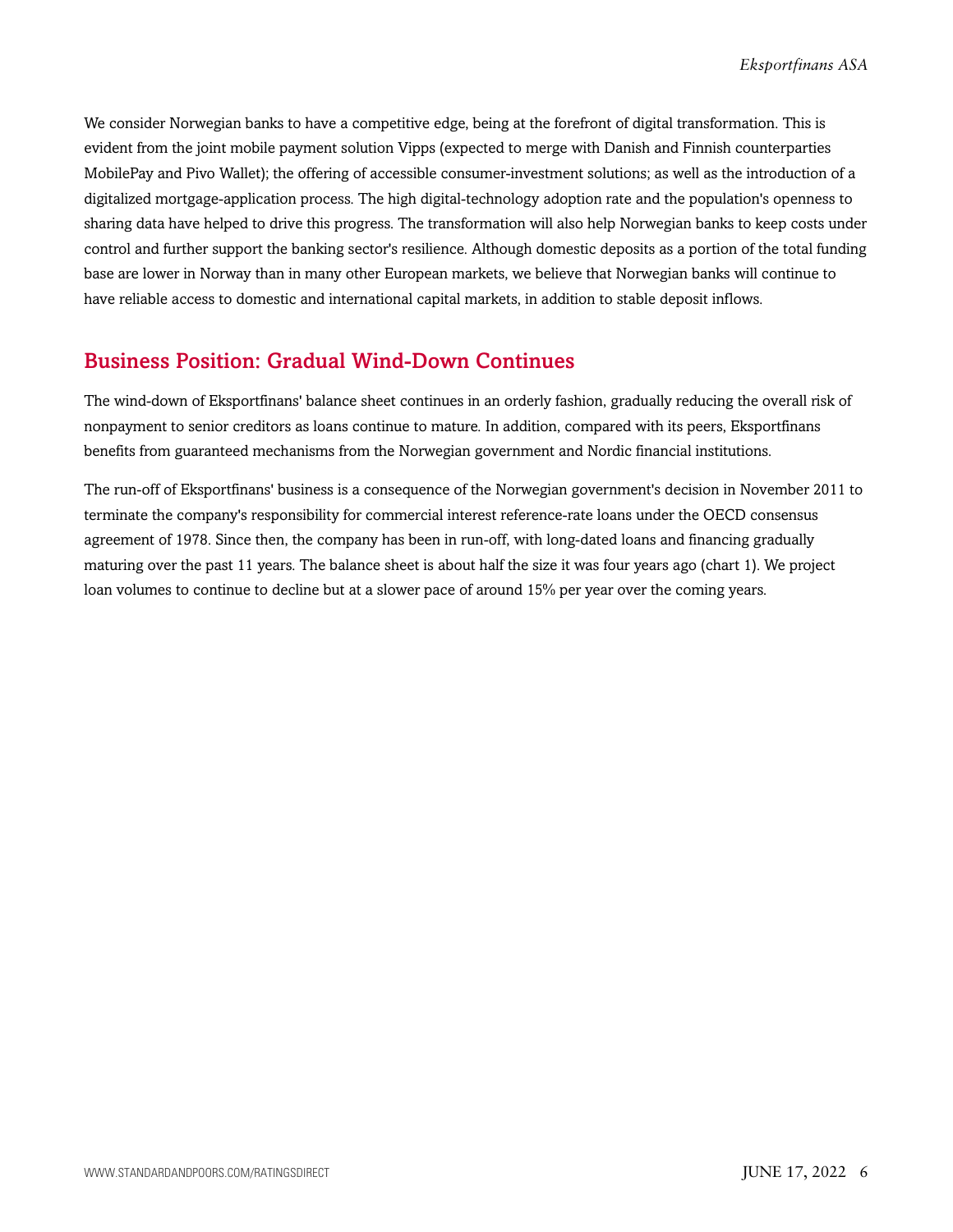#### **Chart 1**



#### **Eksportfinans' Total Assets Continue To Shrink As Planned** Development of total assets between Q4 2018 and Q1 2022 (Bil. NOK)

Q--Quarter. NOK--Norwegian krone. Source: S&P Global Ratings.

Copyright © 2022 by Standard & Poor's Financial Services LLC. All rights reserved.

Eksportfinans' ownership has been very stable over the past decade. The bank is owned by the Norwegian government (15%) and 22 banks (85%). The main shareholders are DNB Bank ASA, Nordea Bank Abp, and Danske Bank A/S, which together account for 71.3% of the capital.

## <span id="page-6-0"></span>Capital And Earnings: Sizeable Capital Buffer Is Available

Our assessment of Eksportfinans' capital and earnings reflects its very robust capitalization. In addition, most of the company's assets carry low risk weights, given the guarantees from financial institutions with comparatively high ratings or from the Norwegian sovereign.

We expect that Eksportfinans' capitalization will remain very strong, with the RAC ratio before adjustments for diversification and concentration likely to remain above 150% over the next two years, which is well above our 15% limit for a very strong capitalization assessment. This is exceptionally high by global standards. As of Dec. 31, 2021, we calculated Eksportfinans' RAC ratio at 182.1%, compared with 126.2% a year earlier.

Following the implementation of the EU Banking Package in Norwegian law in June 1, 2022, Eksportfinans will be subject to increased risk-weighted assets related to its derivatives exposure. Accounting for the effect of the new regulation, the regulatory capital ratio on March 31, 2022, would have been around 100% compared to the actual capital adequacy rate of 162%. This is still very robust and well above the regulatory requirements.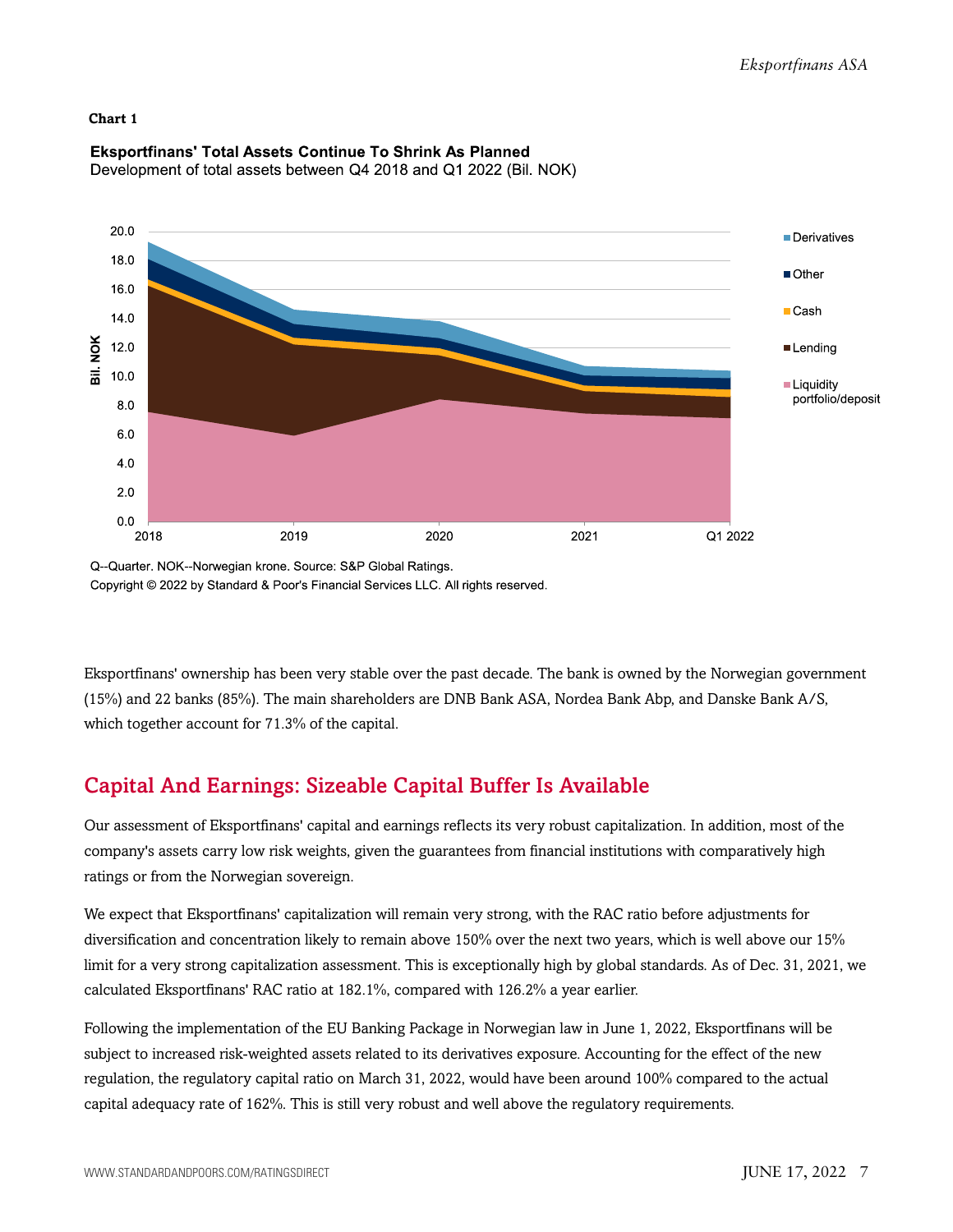Eksportfinans has neutralized many of its risks maintaining ample capital buffers and we believe shareholders will continue with conservative capital management over the medium term.

### <span id="page-7-0"></span>Risk Position: Complexity Is Expected To Be Capably Managed

We believe that Eksportfinans has now reached a steady-state balance as to how to approach much of its more complex funding. From a credit risk perspective, much of this is mitigated by the strong government and bank guarantees that cover approximately 68% of the loan book.

In February 2021, the last of the bank's plain vanilla debt fell due. While 71% of Eksportfinans funding is made up of structured funding with unknown maturity, which we treat as longer-dated debt with various calls and triggers, the bank is prepared to manage such eventualities given the coverage afforded by both the liquidity portfolio and ultimately a very high level of capital. Note that all structured funding is hedged through swap contracts with highly rated counterparties, where credit support annexes are in place with daily mark-to-market and exchange of collateral if needed. This has been a key risk for many years, which the bank has managed well.

Eksportfinans could be exposed to operational risks if personnel were to shrink further, given the competency that has been achieved over the past decade. To mitigate that risk, incentives have been put in place to encourage loyalty. Considerable focus is placed on business continuity planning. Along with providing cross-training and organizational flexibility, efforts are being made to maintain close relationships with intermediaries and derivatives counterparties.

Credit losses have been minimal over Eksportfinans' operating history with no stage 3 loans (according to International Financial Reporting Standard 9) as of March 31, 2022. Furthermore, 84% of the loan book is measured at fair value through profit or loss, while about 16% of loans are measured at amortized costs as of March 31, 2022--the latter primarily representing government-supported loans known as commercial interest reference rate loans.

## <span id="page-7-1"></span>Funding And Liquidity: Structured Funding Risks Remain Although Ample Liquidity Is Available

We assess Eksportfinans' funding as moderate given the lack of central bank access, and its liquidity position as adequate given its liquidity buffer of NOK7.7 billion (€758 million) as of March 31, 2022. Generally, we do not see material cash flow risks given the material improvements in the company's liquidity and funding ratios (chart 2).

Contractually, most of the remaining structured instruments are long term, with many expiring after 2027. However, their maturities could shorten materially due to triggers primarily associated with fluctuating exchange rates of the U.S. dollar, Japanese yen, and Australian dollar. Therefore, the maturity of this funding depends on market movements and trends in interest and exchange rates, which could deviate from the company's baseline expectations, representing liquidity risk. Still, we consider that it has ample liquidity buffers equivalent to 74% of total assets, comprising the securities portfolio of NOK7.2 billion and cash equivalents of NOK0.5 billion. As a result of very few near-term maturities and Eksportfinans' liquidity portfolio, our measure of broad liquid assets to short-term wholesale funding indicates 16.17x coverage of short-term funding needs as of first-quarter 2022.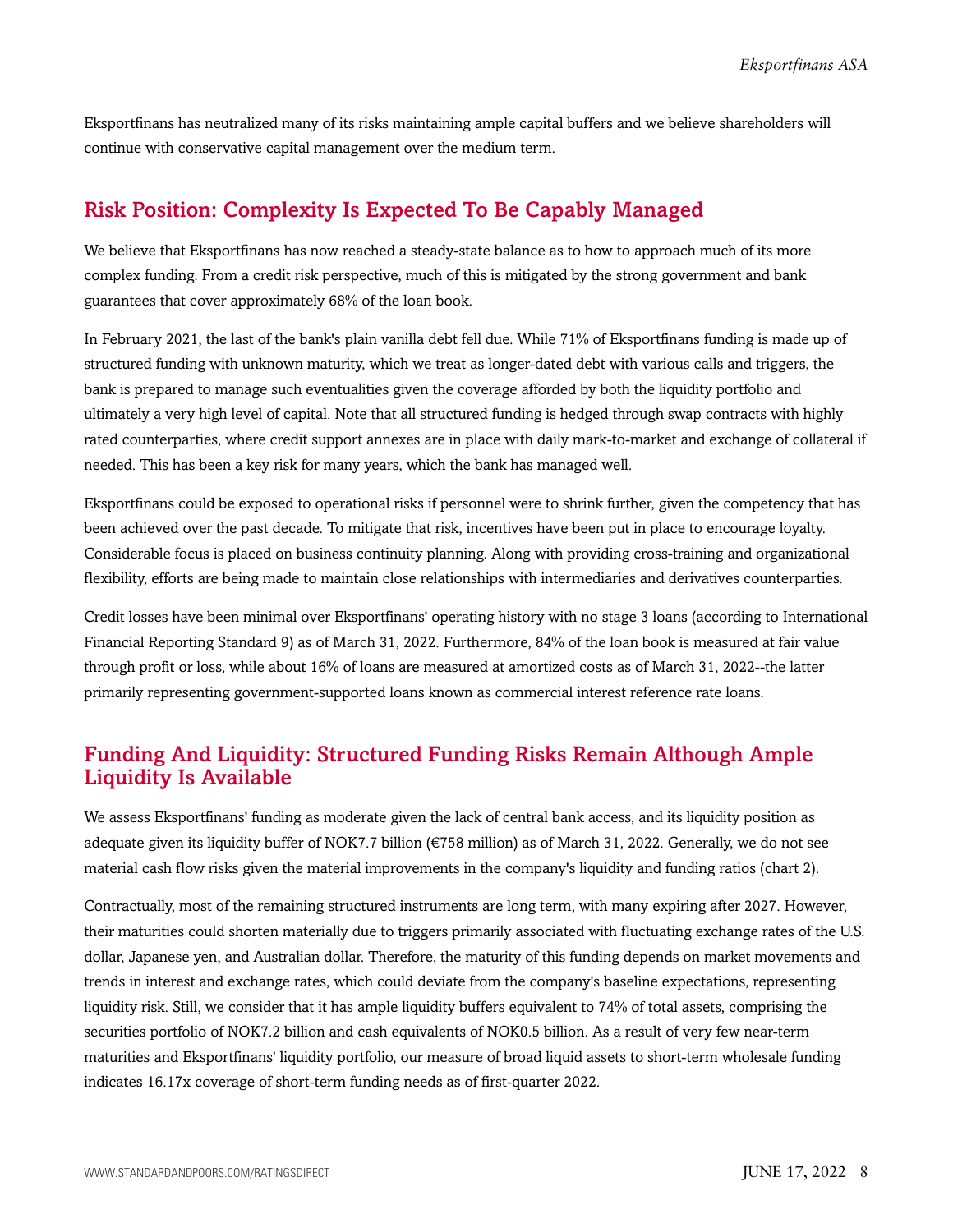The continued balance-sheet contraction and lack of capital market issuance has led to improvements in our funding and liquidity metrics for Eksportfinans. These metrics have been volatile in the past, but since 2018 significant progress has been made (chart 2), with the stable funding ratio at 173.42% at end-March 2022 (based on contractual/expected maturities of funding instruments).

#### **Chart 2**

#### **Eksportfinans' Liquidity And Funding Metrics Have Been Improving Significantly**





Q--Quarter. Broad liquid assets to short-term wholesale funding (BLAST). Stable funding ratio (SFR). Source: S&P Global Ratings.

Copyright © 2022 by Standard & Poor's Financial Services LLC. All rights reserved.

## <span id="page-8-0"></span>Environmental, Social, And Governance

#### **ESG Credit Indicators**



Evaluation. The extent of the influence of these factors is reflected on an alphanumerical 1-5 scale where 1 = positive, 2 = neutral, 3 = moderately negative, 4 = negative, and 5 = very negative. For more information, see our commentary "ESG Credit Indicators: Definition And Applications, published Oct. 13, 2021.

ESG factors have no material influence on our credit rating analysis of Eksportfinans.

Eksportfinans is not significantly exposed to climate-related risks and is at an early stage of reporting on climate risks according to the TCFD recommendations. It was re-certified as eco-lighthouse company in 2021, meaning the company meets certain environmental standards and will work continuously to improve its environmental performance.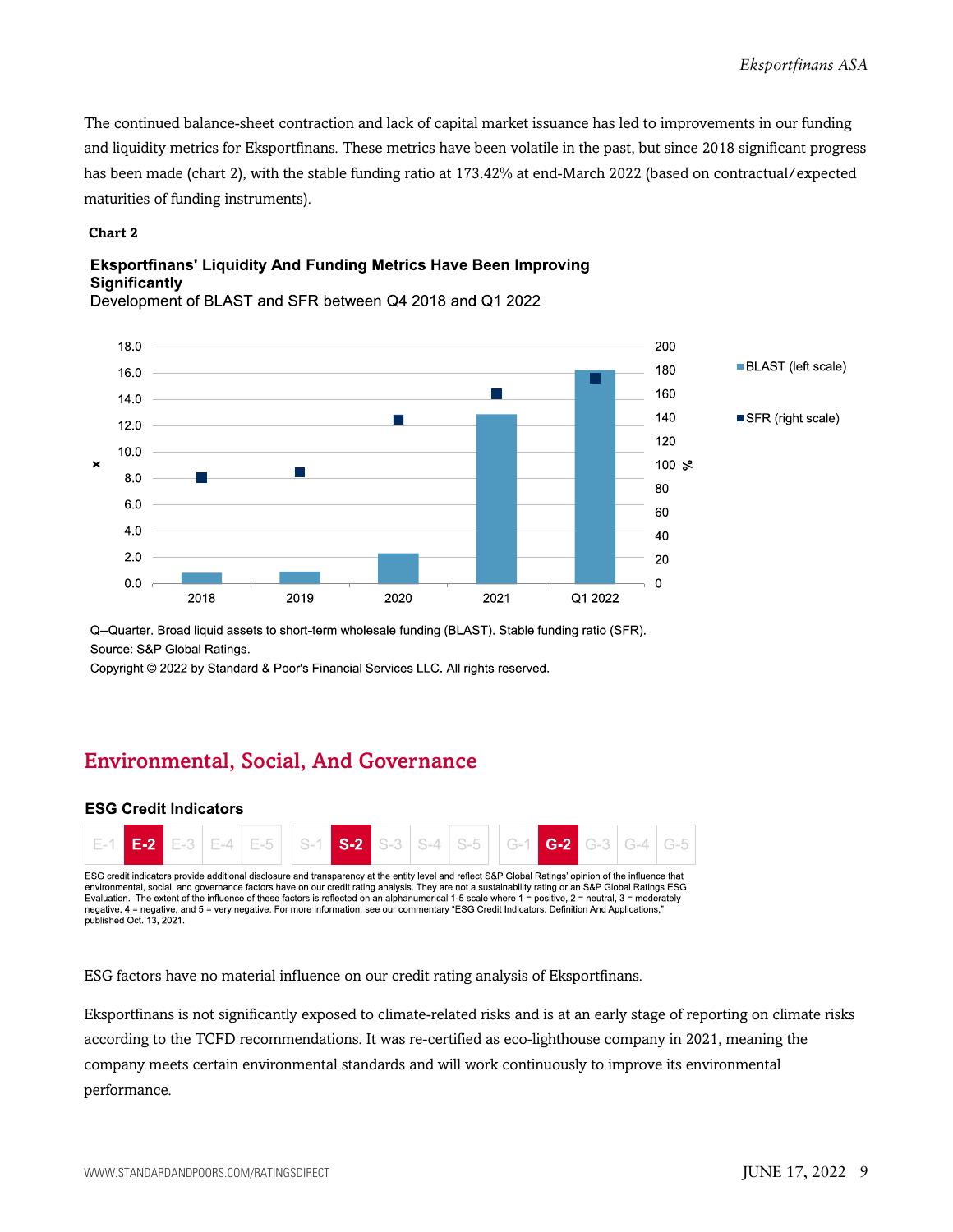The bank has not granted any new loans since 2011 and therefore has no active ESG policy for the assessment of new lending projects. Its current loan portfolio is comprised of shipping, oil, renewable energy, banking, and the municipal sector in Norway, and by 2024 more than 50% loans will comprise solar and recyclable energy. In 2021, Eksportfinans expanded its current credit assessment procedure to include parameters related to counterparties' ESG policies.

Despite the small number of employees and the simple organizational structure, we consider governance standards to be well in line with Norwegian standards, as Eksportfinans adheres to the Norwegian code of practice for corporate governance (NUES) and follows the corporate social responsibility and governance standards stated in the Norwegian government's white paper on state ownership.

### <span id="page-9-0"></span>Key Statistics

• Eksportfinans ASA Outlook To Negative On Weakened Business Model And Concerns Over Adequacy Of ERM; Ratings Affirmed, June 7, 2011

#### **Table 1**

| <b>Eksportfinans ASA Key Figures</b> |         |                        |        |        |        |  |  |
|--------------------------------------|---------|------------------------|--------|--------|--------|--|--|
|                                      |         | --Year-ended Dec. 31-- |        |        |        |  |  |
| (Mil. NOK)                           | $2022*$ | 2021                   | 2020   | 2019   | 2018   |  |  |
| Adjusted assets                      | 10.368  | 10.691                 | 13.774 | 14.575 | 19,225 |  |  |
| Customer loans (gross)               | 877     | 975                    | 2.307  | 5.535  | 7.866  |  |  |
| Adjusted common equity               | 5.848   | 5.883                  | 6.050  | 6.071  | 6.100  |  |  |
| Operating revenues                   | (11)    | 118                    | 170    | 229    | 184    |  |  |
| Noninterest expenses                 | 28      | 86                     | 86     | 88     | 89     |  |  |
| Core earnings                        | (27)    | (213)                  | (14)   | 45     | 118    |  |  |
|                                      |         |                        |        |        |        |  |  |

\*Data as of March 31.

NOK--Norwegian krone.

#### **Table 2**

| <b>Eksportfinans ASA Business Position</b>                    |         |                        |       |       |       |  |
|---------------------------------------------------------------|---------|------------------------|-------|-------|-------|--|
|                                                               |         | --Year-ended Dec. 31-- |       |       |       |  |
| (%)                                                           | $2022*$ | 2021                   | 2020  | 2019  | 2018  |  |
| Total revenues from business line (currency in millions)      | (11.0)  | 118.0                  | 170.0 | 229.0 | 184.0 |  |
| Commercial banking/total revenues from business line          | 100.0   | 100.0                  | 100.0 | 100.0 | 100.0 |  |
| Commercial & retail banking/total revenues from business line | 100.0   | 100.0                  | 100.0 | 100.0 | 100.0 |  |
| Return on average common equity                               | (2.0)   | (2.5)                  | 0.7   | 1.6   | 1.1   |  |

\*Data as of March 31.

#### **Table 3**

| <b>Eksportfinans ASA Capital And Earnings</b>        |         |                        |       |       |       |  |
|------------------------------------------------------|---------|------------------------|-------|-------|-------|--|
|                                                      |         | --Year-ended Dec. 31-- |       |       |       |  |
| $(\%)$                                               | $2022*$ | 2021                   | 2020  | 2019  | 2018  |  |
| Tier 1 capital ratio                                 | 162.5   | 156.6                  | 124.5 | 125.5 | 113.9 |  |
| S&P Global Ratings' RAC ratio before diversification | N/A     | 182.1                  | 126.2 | 1102  | 1192  |  |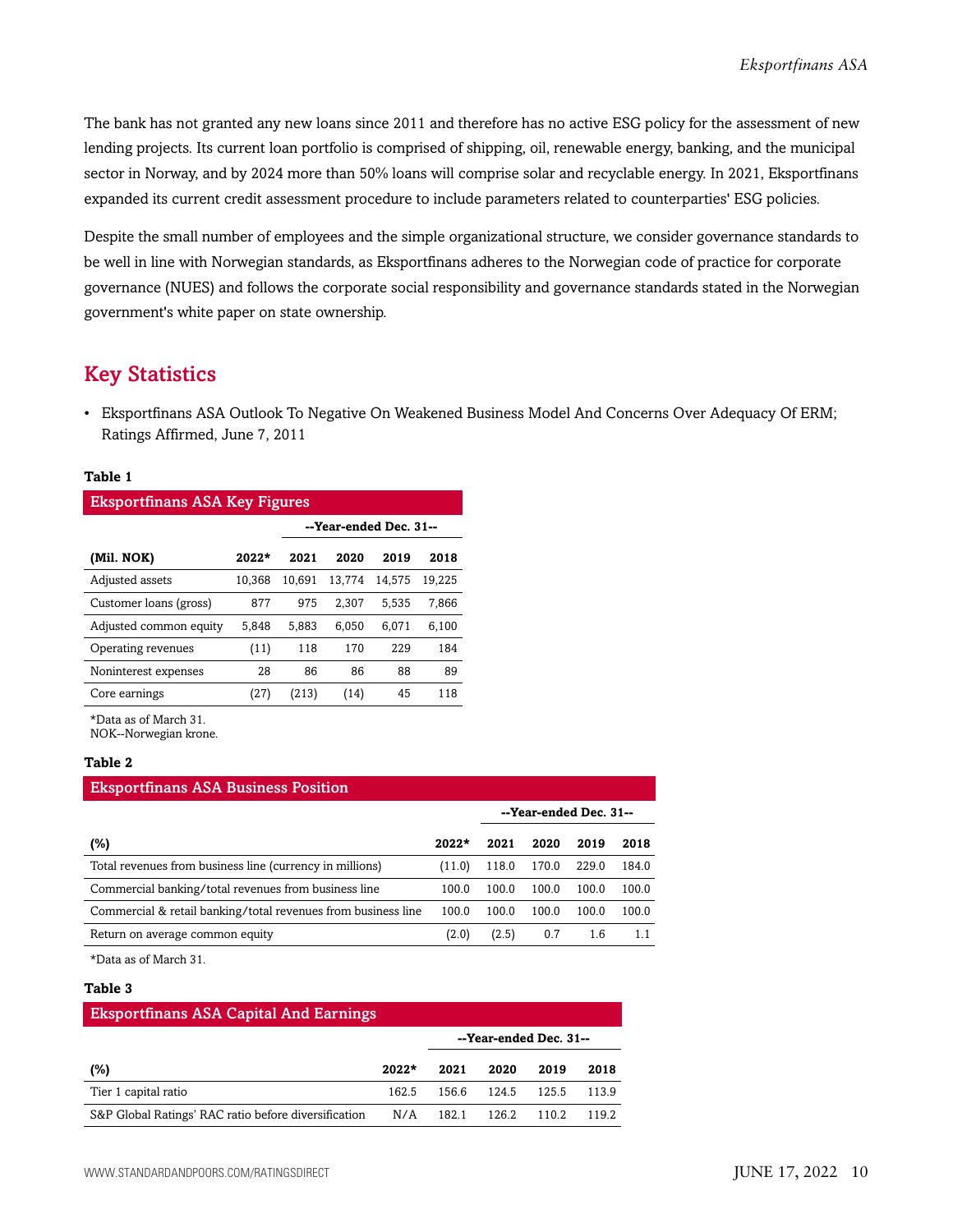#### **Table 3**

### Eksportfinans ASA Capital And Earnings (cont.)

|                                                     |         |       | --Year-ended Dec. 31-- |       |       |
|-----------------------------------------------------|---------|-------|------------------------|-------|-------|
| (%)                                                 | 2022*   | 2021  | 2020                   | 2019  | 2018  |
| S&P Global Ratings' RAC ratio after diversification | N/A     | 62.1  | 67.3                   | 50.5  | 59.7  |
| Adjusted common equity/total adjusted capital       | 100.0   | 100.0 | 100.0                  | 100.0 | 100.0 |
| Net interest income/operating revenues              | (227.3) | 78.8  | 81.2                   | 70.3  | 72.3  |
| Fee income/operating revenues                       | N/A     | (0.8) | (0.6)                  | (0.4) | (0.5) |
| Market-sensitive income/operating revenues          | 327.3   | 22.0  | 19.4                   | 30.1  | 28.3  |
| Cost to income ratio                                | (254.5) | 72.9  | 50.6                   | 38.4  | 48.4  |
| Preprovision operating income/average assets        | (1.5)   | 0.3   | 0.6                    | 0.8   | 0.5   |
| Core earnings/average managed assets                | (1.0)   | (1.7) | (0.1)                  | 0.3   | 0.6   |

\*Data as of March 31.

N.A.--Not available. N/A--Not applicable. N.M.--Not meaningful.

#### **Table 4**

#### Eksportfinans ASA--Risk-Adjusted Capital Framework Data

| (Mil. NOK)                                                                               | Exposure*       | <b>Basel III RWA</b>     | <b>Average Basel II</b><br><b>RW</b> (%) | <b>S&amp;P Global</b><br><b>Ratings RWA</b> | % of S&P Global<br><b>Ratings RWA</b> |
|------------------------------------------------------------------------------------------|-----------------|--------------------------|------------------------------------------|---------------------------------------------|---------------------------------------|
| <b>Credit Risk</b>                                                                       |                 |                          |                                          |                                             |                                       |
| Government and central banks                                                             | 3,294,915.0     | 531,454.0                | 16.1                                     | 114,791.1                                   | 3.5                                   |
| Of which regional governments and local<br>authorities                                   | 2,657,268.0     | 531,454.0                | 20.0                                     | 95,661.6                                    | 3.6                                   |
| <b>Institutions and CCPs</b>                                                             | 6,599,182.0     | 1,902,358.0              | 28.8                                     | 1,158,303.0                                 | 17.6                                  |
| Corporate                                                                                | 542,152.0       | 6.060.0                  | 1.1                                      | 55,742.4                                    | 10.3                                  |
| Retail                                                                                   | 2,769.0         | 969.0                    | 35.0                                     | 642.1                                       | 23.2                                  |
| Of which mortgage                                                                        | 2,769.0         | 969.0                    | 35.0                                     | 642.1                                       | 23.2                                  |
| Securitization (3)                                                                       | 0.0             | 0.0                      | 0.0                                      | 0.0                                         | 0.0                                   |
| Other assets(4)                                                                          | 123,566.0       | 18,566.0                 | 15.0                                     | 280,867.1                                   | 227.3                                 |
| Of which deferred tax assets                                                             | 105,000.0       |                          | $\overline{a}$                           | 262,500.0                                   | 2.5                                   |
| Of which amount of over $(-)$ or under $(+)$<br>capitalization of insurance subsidiaries | 0.0             | $\overline{\phantom{a}}$ | --                                       | 0.0                                         | 0.0                                   |
| Total credit risk                                                                        | 10,562,584.0    | 2,459,407.0              | 23.3                                     | 1,610,345.6                                 | 15.2                                  |
| <b>Credit Valuation Adjustment</b>                                                       |                 |                          |                                          |                                             |                                       |
| Total credit valuation adjustment                                                        | $\mathbf{u}$    | 916,621.0                | $\overline{a}$                           | 1,191,607.3                                 |                                       |
| <b>Market Risk</b>                                                                       |                 |                          |                                          |                                             |                                       |
| Equity in the banking book                                                               | 0.0             | 0.0                      | 0.0                                      | 0.0                                         | 0.0                                   |
| Trading book market risk                                                                 | $\sim$ $\sim$   | $\ddot{\phantom{0}}$     | $-$                                      | 0.0                                         | $\sim$                                |
| Total market risk                                                                        | $\sim$ $\sim$   | 0.0                      | $-$                                      | 0.0                                         | $\overline{a}$                        |
| Total operational risk                                                                   | $\mathbf{u}$    | 323,664.0                | $\overline{\phantom{a}}$                 | 429,215.6                                   |                                       |
|                                                                                          | <b>Exposure</b> | <b>Basel III RWA</b>     | <b>Average Basel II</b><br><b>RW</b> (%) | <b>S&amp;P Global</b><br><b>Ratings RWA</b> | % of S&P Global<br><b>Ratings RWA</b> |
| <b>Diversification Adjustments</b>                                                       |                 |                          |                                          |                                             |                                       |
| RWA before diversification                                                               | $\sim$ $\sim$   | 3.699.692.0              | $\overline{a}$                           | 3.231.168.6                                 | 100.0                                 |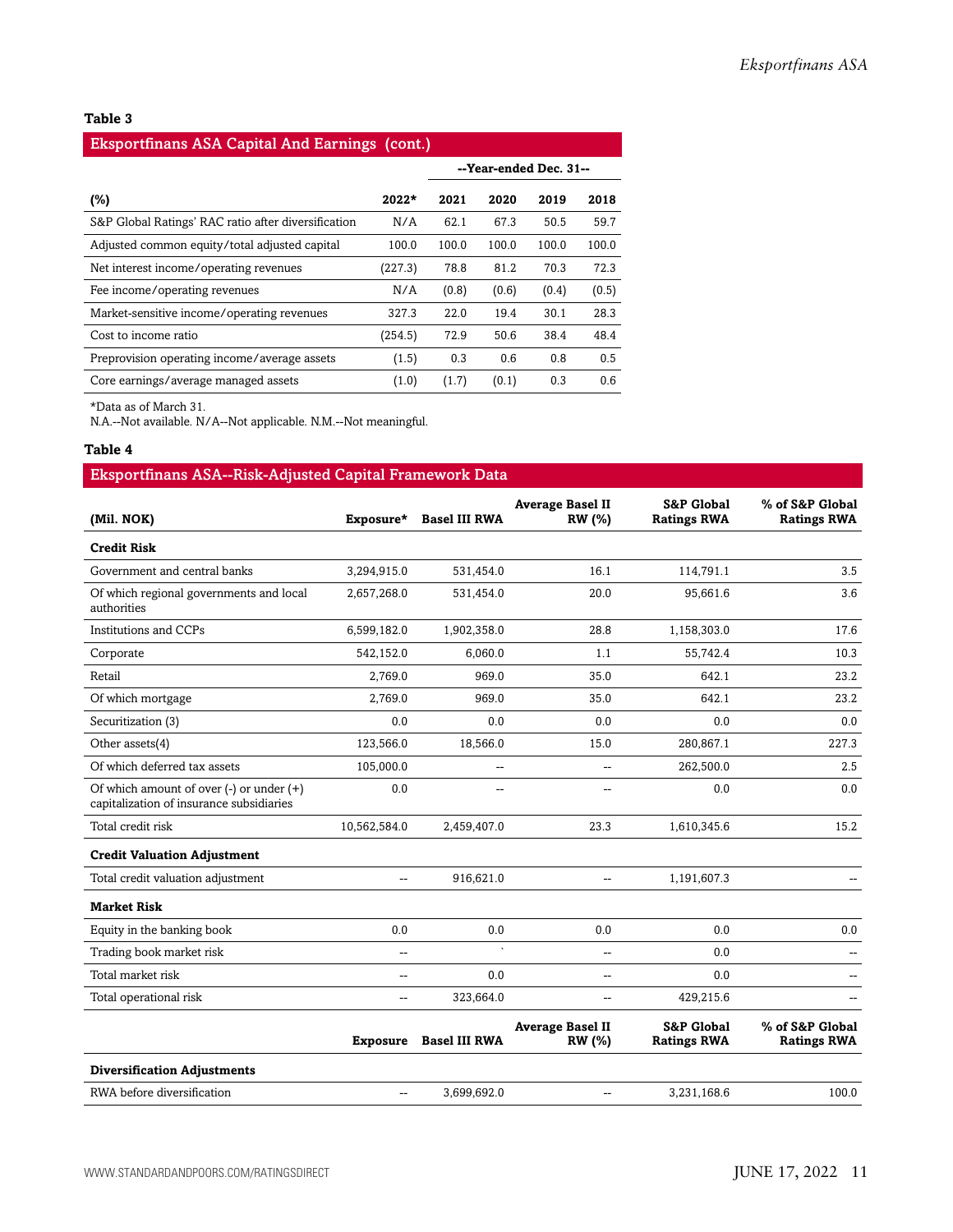#### **Table 4**

| <b>Eksportfinans ASA--Risk-Adjusted Capital Framework Data</b> |       |                | (cont.)             |                                  |                                               |
|----------------------------------------------------------------|-------|----------------|---------------------|----------------------------------|-----------------------------------------------|
| Single name(On Corporate Portfolio) (5)                        | --    |                |                     | 3,589,907.2                      | 6,440.2                                       |
| Sector(On Corporate Portfolio)                                 | --    |                |                     | 182,282.5                        | 5.0                                           |
| Geographic                                                     | --    |                |                     | 456,043.5                        | 8.5                                           |
| Business and Risk Type                                         | $- -$ | --             | --                  | 2,013,351.1                      | 27.0                                          |
| Total Diversification/ Concentration<br>Adjustments            | --    |                |                     | 6,241,584.3                      | 193.2                                         |
| RWA after diversification                                      | $- -$ | 3,699,692.0    |                     | 9,472,752.8                      | 293.2                                         |
|                                                                |       | Tier 1 capital | Tier 1 ratio $(\%)$ | <b>Total adjusted</b><br>capital | <b>Standard &amp; Poor's</b><br>RAC ratio (%) |
| Capital ratio before adjustments                               |       | 5,793,368.0    | 156.6               | 5,883,000.0                      | 182.1                                         |
| Capital ratio after adjustments (6)                            |       | 5,793,368.0    | 156.6               | 5,883,000.0                      | 62.1                                          |

\*Exposure at default. Securitization exposure includes the securitization tranches deducted from capital in the regulatory framework. Exposure and S&P Global Ratings' risk-weighted assets for equity in the banking book include minority equity holdings in financial institutions. Adjustments to Tier 1 ratio are additional regulatory requirements (e.g. transitional floor or Pillar 2 add-ons). RWA--Risk-weighted assets. RW--Risk weight. CCP--Central counterparty. RAC--Risk-adjusted capital. NOK--Norwegian Krone. Sources: Company data as of Dec. 31, 2021, S&P Global Ratings.

#### **Table 5**

| <b>Eksportfinans ASA Risk Position</b>                                          |         |                        |        |        |        |  |  |
|---------------------------------------------------------------------------------|---------|------------------------|--------|--------|--------|--|--|
|                                                                                 |         | --Year-ended Dec. 31-- |        |        |        |  |  |
| (%)                                                                             | $2022*$ | 2021                   | 2020   | 2019   | 2018   |  |  |
| Growth in customer loans                                                        | (40.2)  | (57.7)                 | (58.3) | (29.6) | (30.8) |  |  |
| Total diversification adjustment/S&P Global Ratings' RWA before diversification | N/A     | 193.2                  | 87.6   | 118.3  | 99.6   |  |  |
| Total managed assets/adjusted common equity (x)                                 | 1.8     | 1.8                    | 2.3    | 2.4    | 3.2    |  |  |
| New loan loss provisions/average customer loans                                 | N.M.    | 0.2                    | 0.6    | N M    | N.M.   |  |  |
| Gross nonperforming assets/customer loans + other real estate owned             | 0.0     | 0.0                    | 3.6    | 0.5    | 0.4    |  |  |

\*Data as of March 31.

N.A.--Not available. N/A--Not applicable. N.M.--Not meaningful.

#### **Table 6**

| <b>Eksportfinans ASA Funding And Liquidity</b>       |         |                        |       |      |      |  |
|------------------------------------------------------|---------|------------------------|-------|------|------|--|
|                                                      |         | --Year-ended Dec. 31-- |       |      |      |  |
| (%)                                                  | $2022*$ | 2021                   | 2020  | 2019 | 2018 |  |
| Long-term funding ratio                              | 97.1    | 96.8                   | 82.5  | 70.6 | 73.2 |  |
| Stable funding ratio                                 | 173.4   | 160.3                  | 138.5 | 93.9 | 89.6 |  |
| Short-term wholesale funding/funding base            | 7.7     | 8.4                    | 34.7  | 56.1 | 42.1 |  |
| Broad liquid assets/short-term wholesale funding (x) | 16.2    | 12.8                   | 2.3   | 0.9  | 0.8  |  |
| Broad liquid assets/total assets                     | 43.5    | 38.6                   | 36.8  | 23.7 | 19.2 |  |
| Short-term wholesale funding/total wholesale funding | 7.7     | 8.4                    | 34.7  | 56.1 | 42.1 |  |
| Narrow liquid assets/3-month wholesale funding (x)   | 60.1    | 77.8                   | 2.5   | 3.4  | 8.6  |  |

\*Data as of March 31.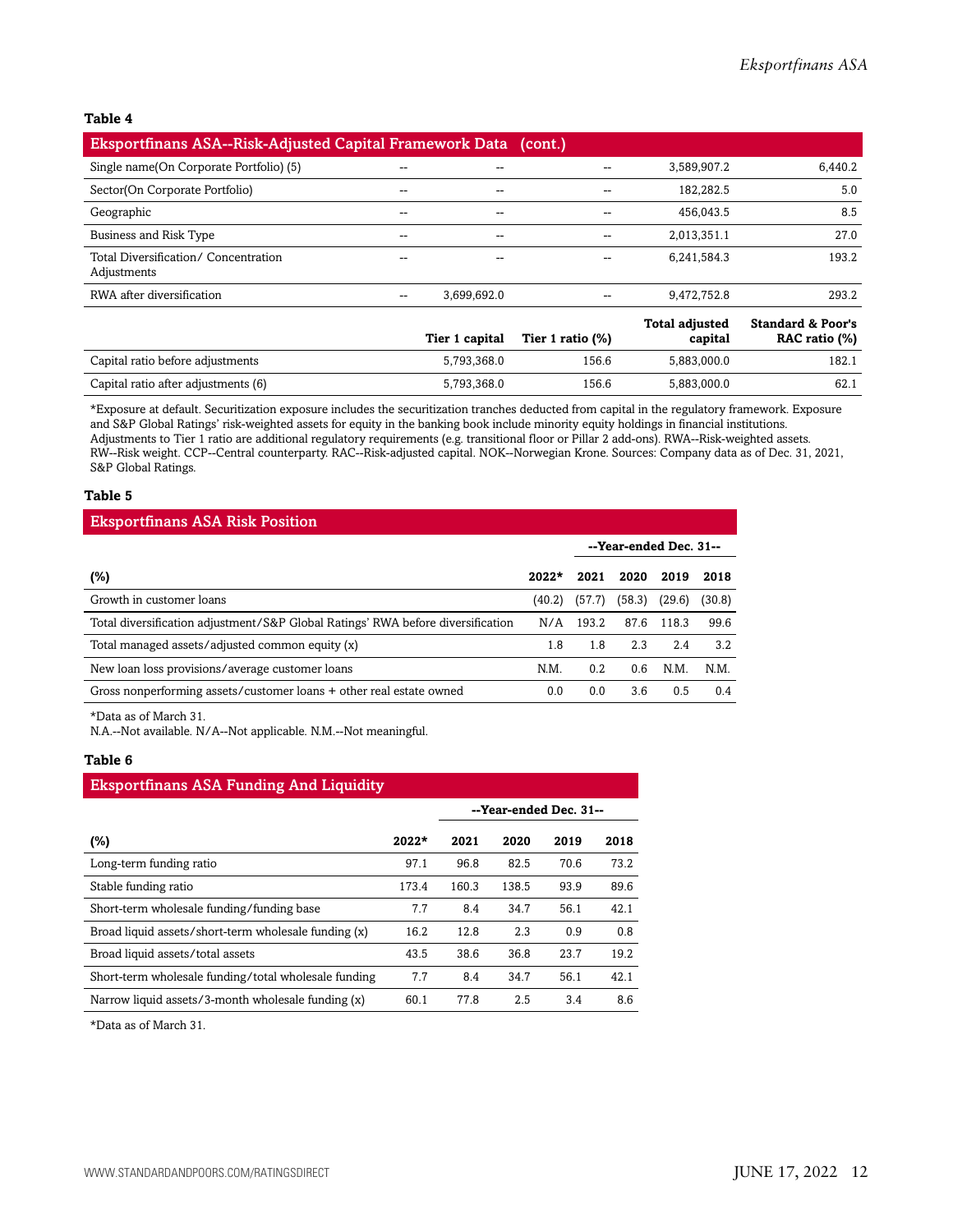## <span id="page-12-0"></span>Related Criteria

- Criteria | Financial Institutions | General: Financial Institutions Rating Methodology, Dec. 9, 2021
- Criteria | Financial Institutions | Banks: Banking Industry Country Risk Assessment Methodology And Assumptions, Dec. 9, 2021
- General Criteria: Environmental, Social, And Governance Principles In Credit Ratings, Oct. 10, 2021
- General Criteria: Group Rating Methodology, July 1, 2019
- Criteria | Financial Institutions | General: Risk-Adjusted Capital Framework Methodology, July 20, 2017
- General Criteria: Methodology For Linking Long-Term And Short-Term Ratings, April 7, 2017
- General Criteria: Principles Of Credit Ratings, Feb. 16, 2011

## <span id="page-12-1"></span>Related Research

- Nordic Banks' Solid Financials Mitigate Increased Geopolitical Uncertainties, April 12, 2022
- Norwegian Bank Ratings Affirmed Under Revised FI Criteria, Feb. 04, 2022
- Banking Industry Country Risk Assessment: Norway, Oct. 19, 2021
- Eksportfinans ASA Full Analysis, Aug. 03, 2021
- Norway-Based Eksportfinans ASA Upgraded To 'A-' On Well-Managed Wind Down; Outlook Stable, June 29, 2021
- Norway-Based Eksportfinans Outlook Revised To Positive On Continued Balance Sheet Contraction; Affirmed At 'BBB+/A-2', Nov. 23, 2017
- Norway's Eksportfinans Downgraded To 'BB+/B' On Lower Likelihood Of Government Support; Outlook Negative, Feb. 15, 2012

| Ratings Detail (As Of June 17, 2022)* |                         |                   |  |  |  |
|---------------------------------------|-------------------------|-------------------|--|--|--|
| <b>Eksportfinans ASA</b>              |                         |                   |  |  |  |
| <b>Issuer Credit Rating</b>           |                         | A-/Stable/A-2     |  |  |  |
| Senior Unsecured                      |                         | $A-$              |  |  |  |
| Short-Term Debt                       |                         | $A-2$             |  |  |  |
| <b>Issuer Credit Ratings History</b>  |                         |                   |  |  |  |
| 29-Jun-2021                           | <b>Foreign Currency</b> | A-/Stable/A-2     |  |  |  |
| 23-Nov-2017                           |                         | BBB+/Positive/A-2 |  |  |  |
| 28-Nov-2016                           |                         | BBB+/Stable/A-2   |  |  |  |
| 29-Jun-2021                           | Local Currency          | A-/Stable/A-2     |  |  |  |
| 23-Nov-2017                           |                         | BBB+/Positive/A-2 |  |  |  |
| 28-Nov-2016                           |                         | BBB+/Stable/A-2   |  |  |  |
| <b>Sovereign Rating</b>               |                         |                   |  |  |  |
| Norway                                |                         | $AAA/Stable/A-1+$ |  |  |  |

\*Unless otherwise noted, all ratings in this report are global scale ratings. S&P Global Ratings' credit ratings on the global scale are comparable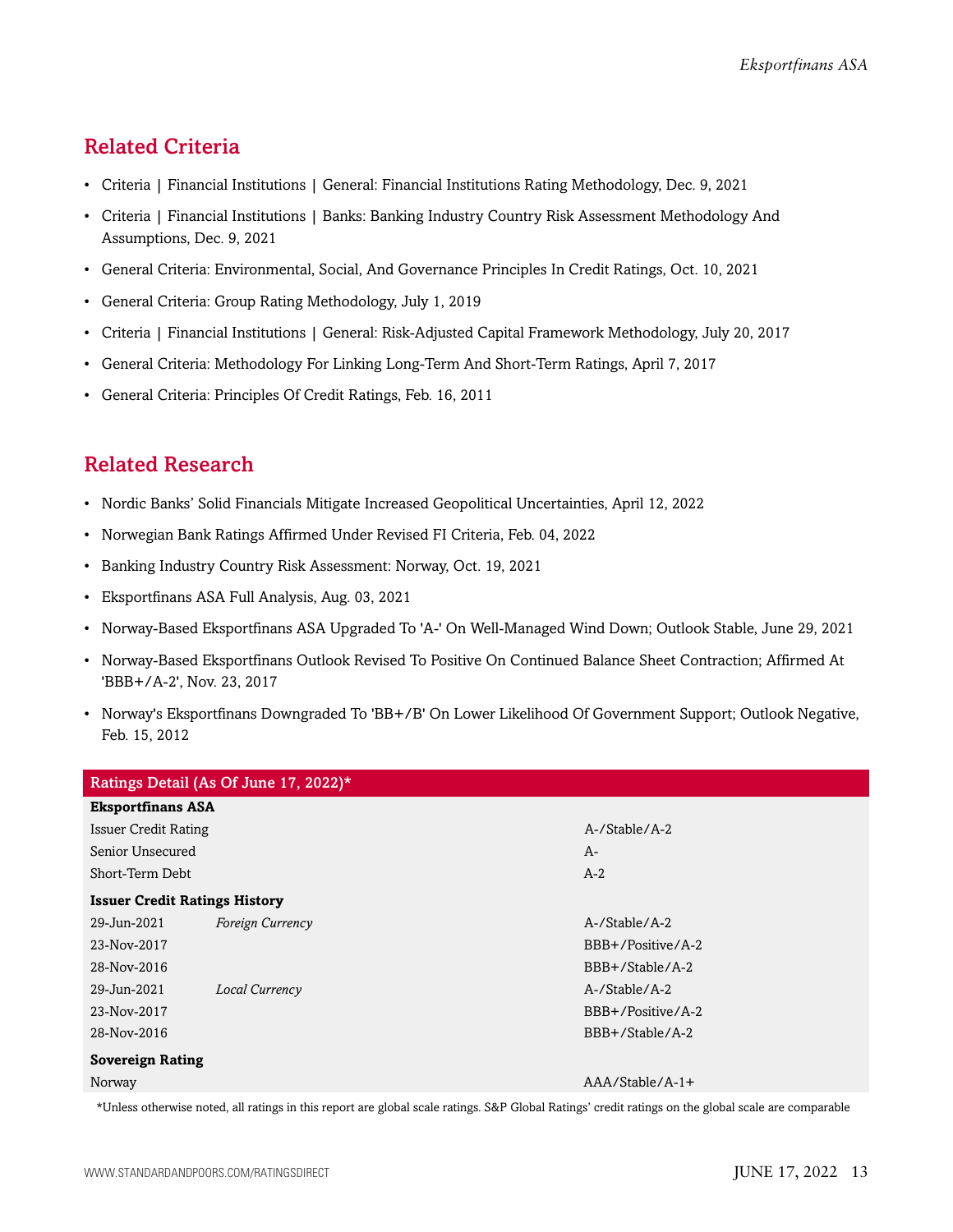#### Ratings Detail (As Of June 17, 2022)\*(cont.)

across countries. S&P Global Ratings' credit ratings on a national scale are relative to obligors or obligations within that specific country. Issue and debt ratings could include debt guaranteed by another entity, and rated debt that an entity guarantees.